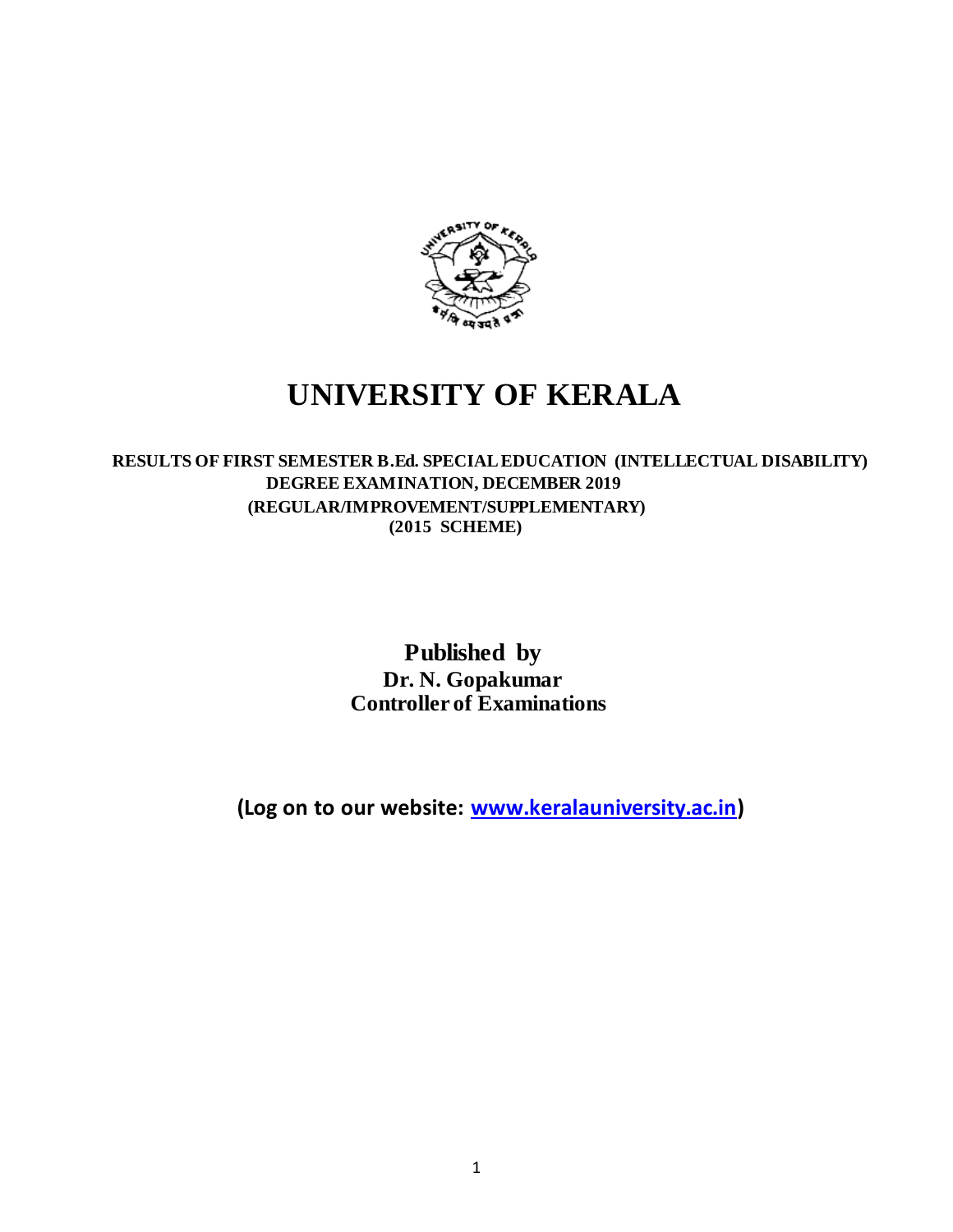**No. EG VI B/B.Ed./2020 Not to be published before 27.05.2020**

## **UNIVERSITY OF KERALA**

### **NOTIFICATION**

#### **Results of the First Semester B.Ed. Special Education (Intellectual Disability) Degree Examination, December 2019 (REGULAR/IMPROVEMENT/SUPPLEMENTARY) (2015 Scheme)**

- 1. The following is the Provisional list of Register Numbers of the successfulcandidates of First Semester B.Ed. Special Education (Intellectual Disability) Degree Examination, December 2019 (2015 Scheme) (REGULAR/IMPROVEMENT/SUPPLEMENTARY)
- 2. The Grade secured by each successful candidate is shown against the Register Number.
- 3. The Candidates who wish to get their answer scripts revalued/scrutinized should send their application in the prescribed form with the required fees so as to reach the Controller of Examinations on or before 12.06.2020.
- 4. The Result is available in the official website of the University, [www.keralauniversity.ac.in](http://www.keralauniversity.ac.in/)

University Buildings, Thiruvananthapuram, Dated : 27.05.2020

Sd/- **CONTROLLER OF EXAMINATIONS**

#### To

1. The PRO for urgent press release 2. Enquiry 3. P.S. to V.C./P.V.C. 4. P.A. to C.E. 5. DR IV/AR (B.Ed.)/AR (Revaluation)/KUCC 6. EJ III Section 7.Stock File/File Copy/Office Copy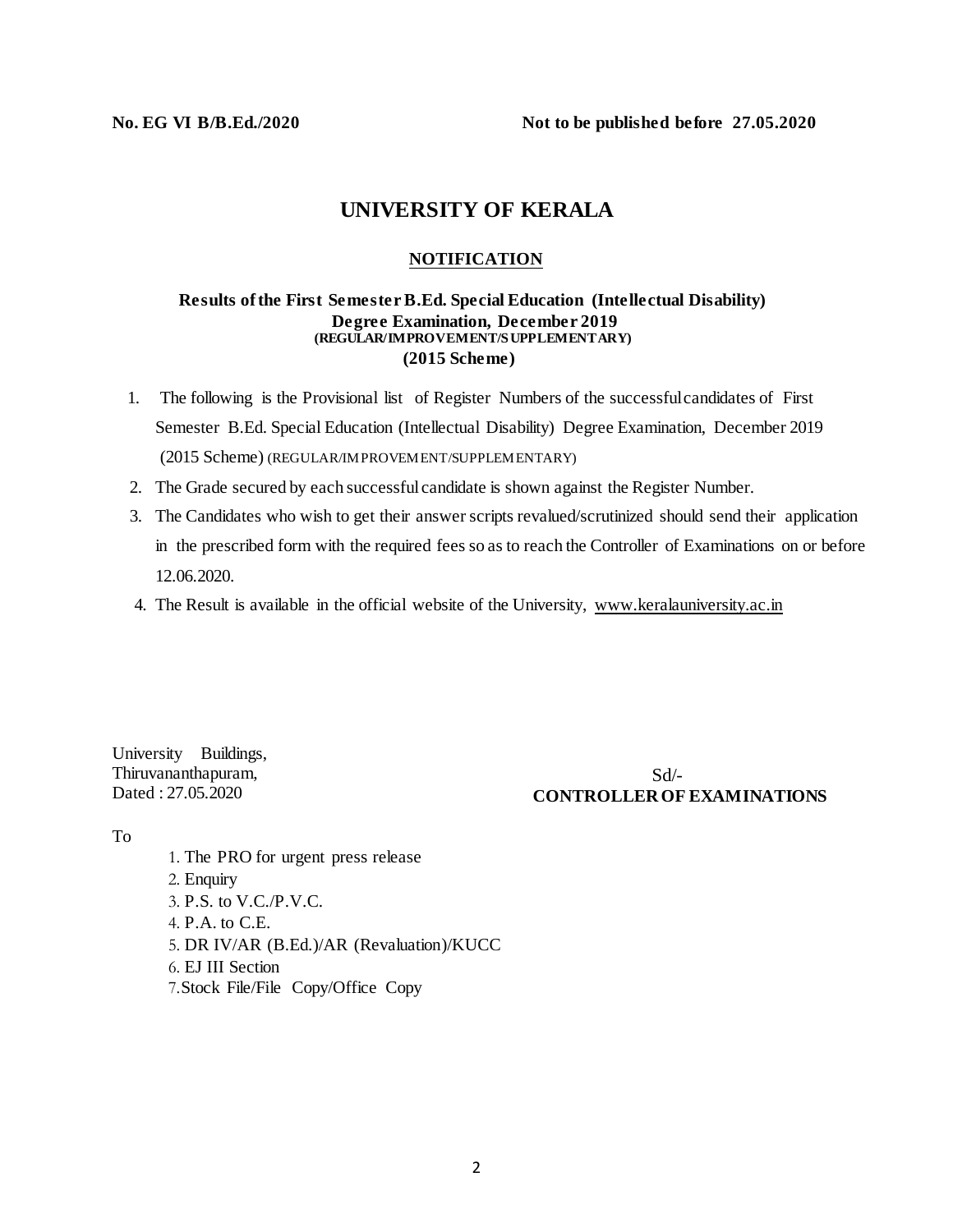#### Form No : 137

# **UNIVERSITY OF KERALA**

# **Result Abstract (For Syndicate Members)**

## **B.Ed. Courses in Affiliated Colleges**

Semester : 1 Month & Year : December 2019

| Exam. Code | Name of the Programme                       | No. of Students |                                |   | Pass $%$ |
|------------|---------------------------------------------|-----------------|--------------------------------|---|----------|
|            |                                             |                 | Registered   Appeared   Passed |   |          |
| 18315105   | Special Education [Intellectual Disability] |                 |                                | - | 46.67    |

 $Sd$  /-

**Dr. N. Gopakumar** Controller of Examinations